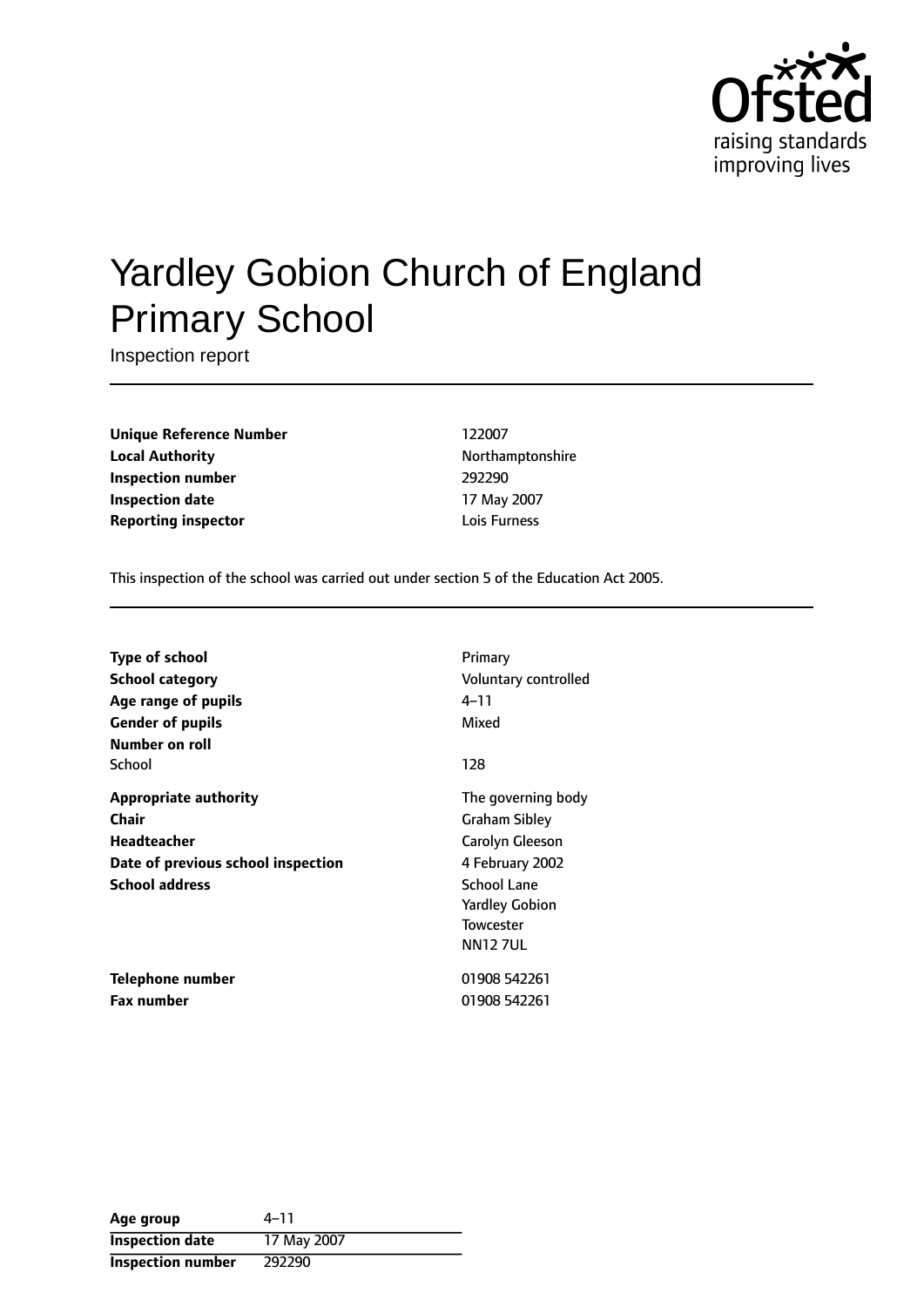.

© Crown copyright 2007

#### Website: www.ofsted.gov.uk

This document may be reproduced in whole or in part for non-commercial educational purposes, provided that the information quoted is reproduced without adaptation and the source and date of publication are stated.

Further copies of this report are obtainable from the school. Under the Education Act 2005, the school must provide a copy of this report free of charge to certain categories of people. A charge not exceeding the full cost of reproduction may be made for any other copies supplied.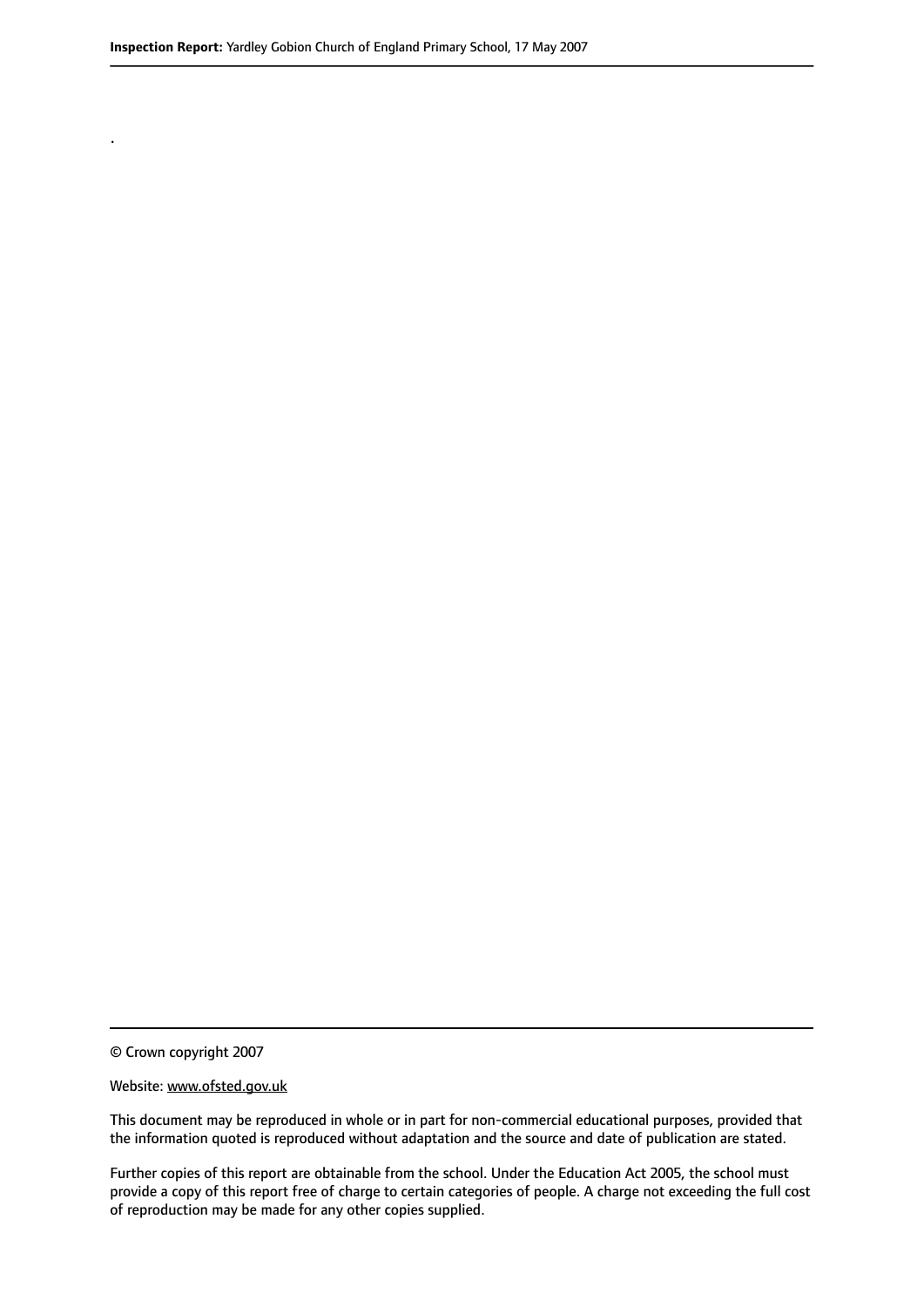# **Introduction**

The inspection was carried out by one Additional Inspector.

### **Description of the school**

This much smaller than average primary school serves an area of below average social deprivation. The majority of pupils are White British, although four minority ethnic groups are also represented. The proportion of pupils with learning difficulties and disabilities is above average as is the proportion of pupils with a statement of special educational need. In 2005, the school achieved the bronze Healthy School Award and the Effective Early Learning Quality Mark for the Foundation Stage, which was renewed again in 2006.

#### **Key for inspection grades**

| Grade 1 | Outstanding  |
|---------|--------------|
| Grade 2 | Good         |
| Grade 3 | Satisfactory |
| Grade 4 | Inadequate   |
|         |              |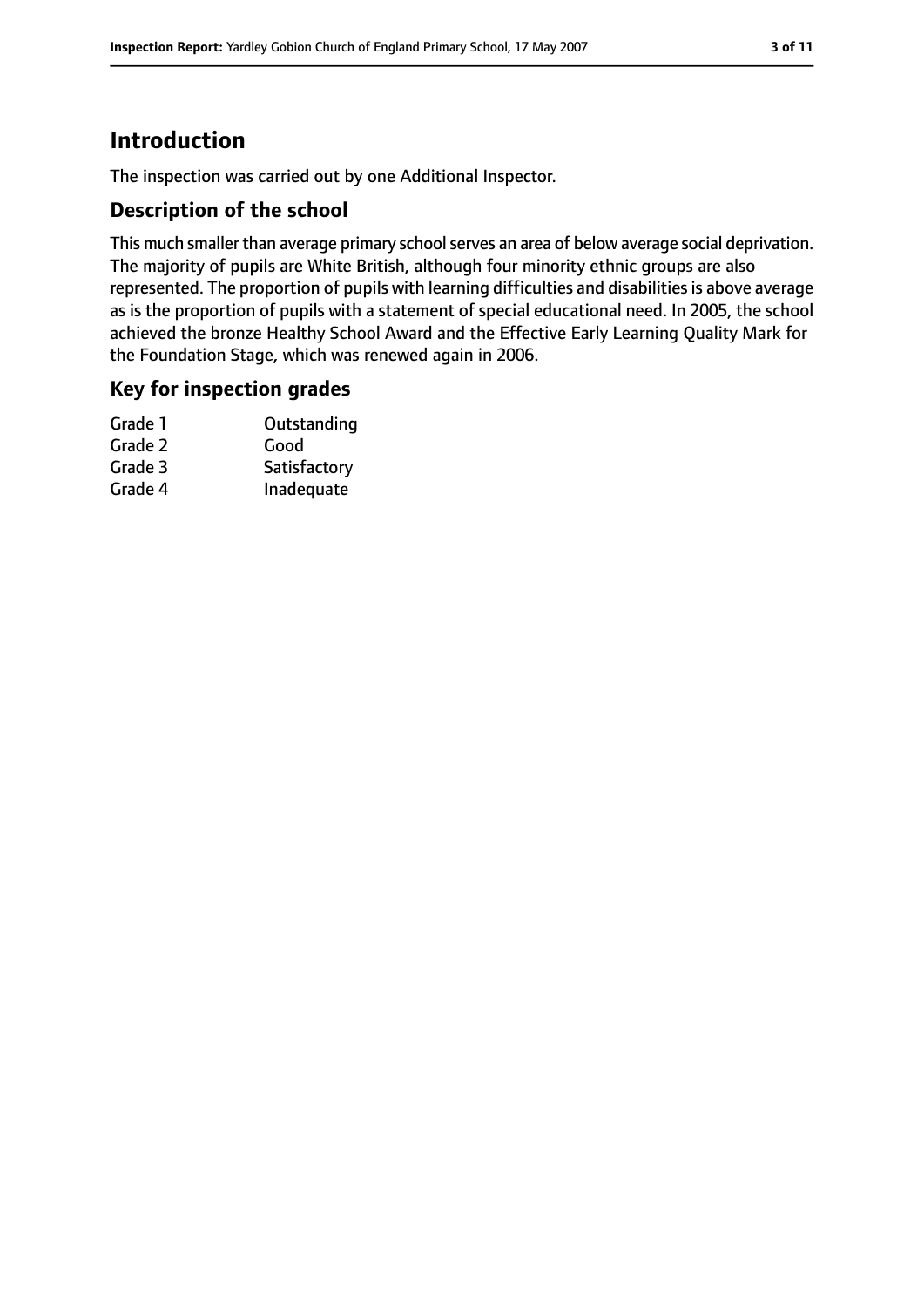# **Overall effectiveness of the school**

#### **Grade: 3**

School effectiveness is satisfactory, but this is rapidly improving as a result of improved teaching which is now good throughout the school. By Year 6, standards are broadly average in English, mathematics and science and achievement is satisfactory. The headteacher knew that standards in the 2006 tests were not high enough and over the last year there has been a successful focus on improving the quality of teaching. Assessment information is used more carefully to plan work to meet the needs of pupils. Marking is good and teachers provide pupils with useful information about how they can improve. This work has had a good effect, particularly in mathematics and writing which were identified as weaker aspects of pupils' performance. More pupils are now attaining at least the expected levels for their age in these subjects, with more reaching the higher level. However, more time is needed for the influence of the school's strategies to improve writing, to be seen throughout the school. Also, more able pupils are not yet consistently given work that challenges them. Pupils with learning difficulties and disabilities are supported well and make good progress.

Children are provided with a good start to their education in Reception because of the good curriculum and good teaching. Children make good progress and attain the goals expected for their age with a significant minority exceeding them. However, although children confidently know letter sounds, a weaker aspect of boys' attainment is knowledge of the names of letters.

Pupils' personal development and well-being are good. They enjoy school and this is shown in their good attendance and good behaviour. They readily take on responsibilities such as being school council members or playtime buddies. Pupils' enjoyment is fostered by a good curriculum. The theme days and the range of interesting extra activities that are provided are appreciated. Parents value the school's work and as one parent typically said, 'Yardley Gobion School provides a caring environment where children feel safe and valued'. Pupils are well looked after, and say that adults in school will always help them if they have a concern. They have a good understanding of how to keep healthy and safe as a result of the good care, guidance and support they receive.

Leadership and management are good. The headteacher, key subject leaders and governors have a good understanding of the strengths and weaknesses through good analysis of assessment information, effective checking of lessons and careful scrutiny of pupils' work. The positive influence of this can be seen in the good quality teaching. However, although analysis of assessment information is detailed, at the moment it is very time-consuming. The leadership is unable to check regularly and efficiently if pupils' progress is good enough. Monitoring and evaluation are thorough, but the school's self-evaluation of its overall effectiveness is based on its potential rather than its present-day position. However, good capacity for further improvement stems from the successful work the school has undertaken to improve information and communication technology (ICT), and the more recent improvements in writing and mathematics.

#### **What the school should do to improve further**

- Embed the strategies for raising standards in writing.
- Ensure more able pupils consistently receive work that challenges them.
- Develop a tracking system which allows the leadership to check quickly and reqularly if pupils' progress is good enough. A small proportion of the schools whose overall effectiveness is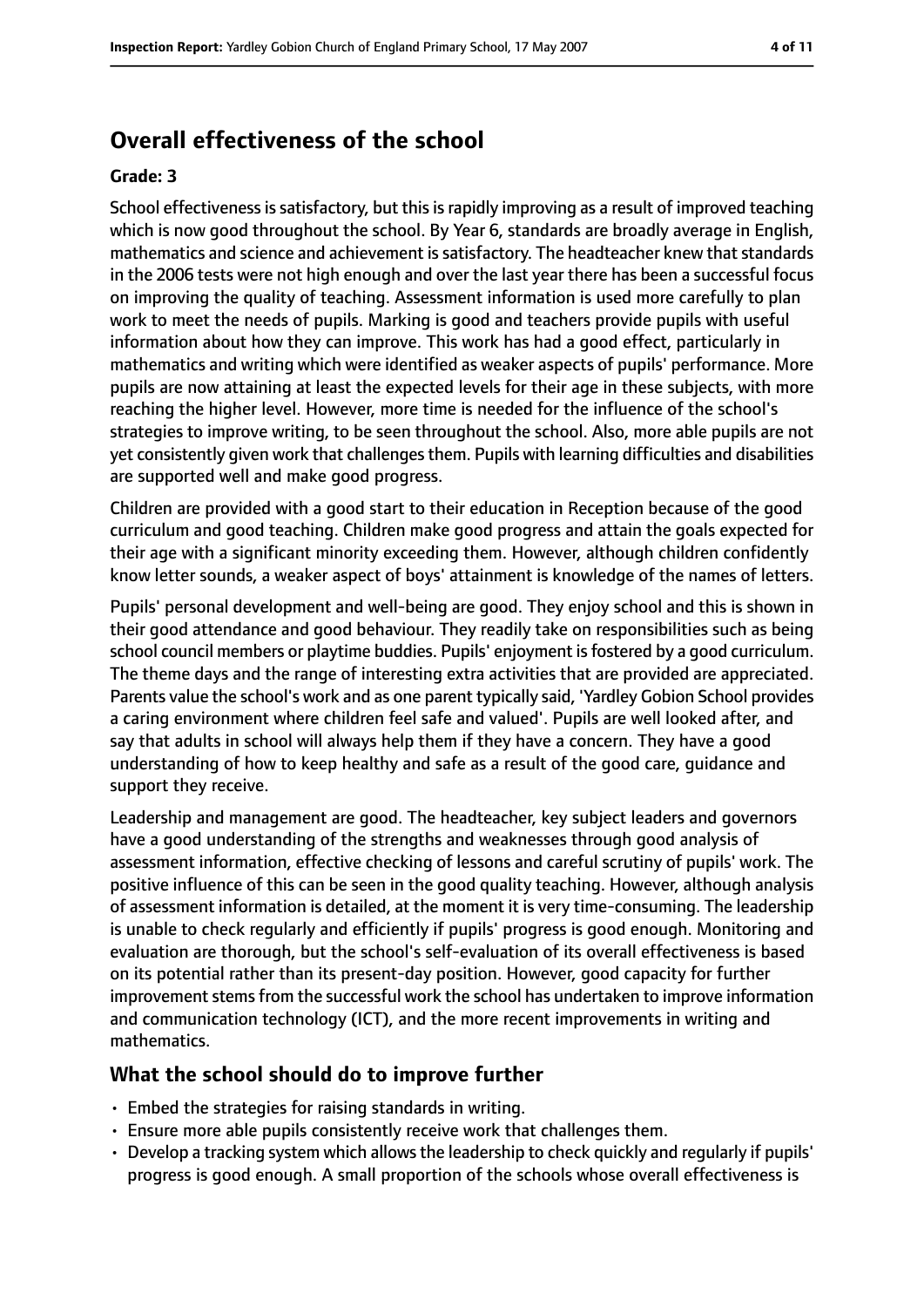judged satisfactory but which have areas of underperformance will receive a monitoring visit by an Ofsted inspector before their next section 5 inspection.

# **Achievement and standards**

#### **Grade: 3**

Children get a good start in Reception where achievement is good. By the time they enter Year 1, they are working securely within the levels expected for their age in most areas of learning, with a significant minority exceeding these levels. However, a weaker aspect of attainment is boys' knowledge of the names of letters.

By the end of Year 2 and Year 6, standards are broadly average which shows that progress is satisfactory, as is achievement. In 2006, the leadership identified weaknesses in writing throughout the school and in mathematics in Years 3 to 6. Decisive action was taken, including enlisting support from the local authority (LA). This has improved standards in these subjects well, notably so in mathematics. This improvement is a result of more effective teaching. However, the leadership is not complacent and knows that to attain higher standards consistently, more able pupils need to be challenged further. Also the strategies introduced to improve writing are not yet embedded in the school's work. Pupils with learning difficulties and disabilities make good progress because of the effective and sensitive support they receive.

# **Personal development and well-being**

### **Grade: 2**

Pupils enjoy school and behaviour is good. Pupils are very welcoming to visitors, greeting them with smiles and 'hellos'. These positive attitudes are confirmed by the good attendance of pupils. Their spiritual, moral, social and cultural development is generally good. However, knowledge of multicultural Britain is less well established. Pupils have a good understanding of right and wrong and show care and consideration for each other. They are effectively involved in the school, local and wider community. For example, the school council has been involved in improving playground facilities; 'buddies' help pupils who are lonely; and money is regularly raised for different charities.

Pupils' understand the need to eat healthily and take regular exercise. As one pupil said, 'Eating five a day (fruit and vegetables) is the healthy way!' Pupils are aware of dangers in their everyday lives and behave safely in and around school. The standards they reach in literacy, numeracy and ICT ensure that they are suitably prepared for the next stage of their education.

# **Quality of provision**

## **Teaching and learning**

#### **Grade: 2**

Teaching and learning have improved and are now good. However, this improved teaching has not had sufficient time to fully influence pupils' achievement and standards throughout the school. A strong feature, is the way praise is used effectively to identify good behaviour and good work. The purpose of the lesson is shared clearly with pupils so they know what is expected of them. Also pupils are given good advice about how to succeed with their work. Pupils say, 'This is useful and helps us to learn better.' The good reminder of thinking about vocabulary, connectives, openers and punctuation (V C O P) is helping pupils to improve their writing skills. In most lessons, tasks are set at different levels of difficulty but they do not consistently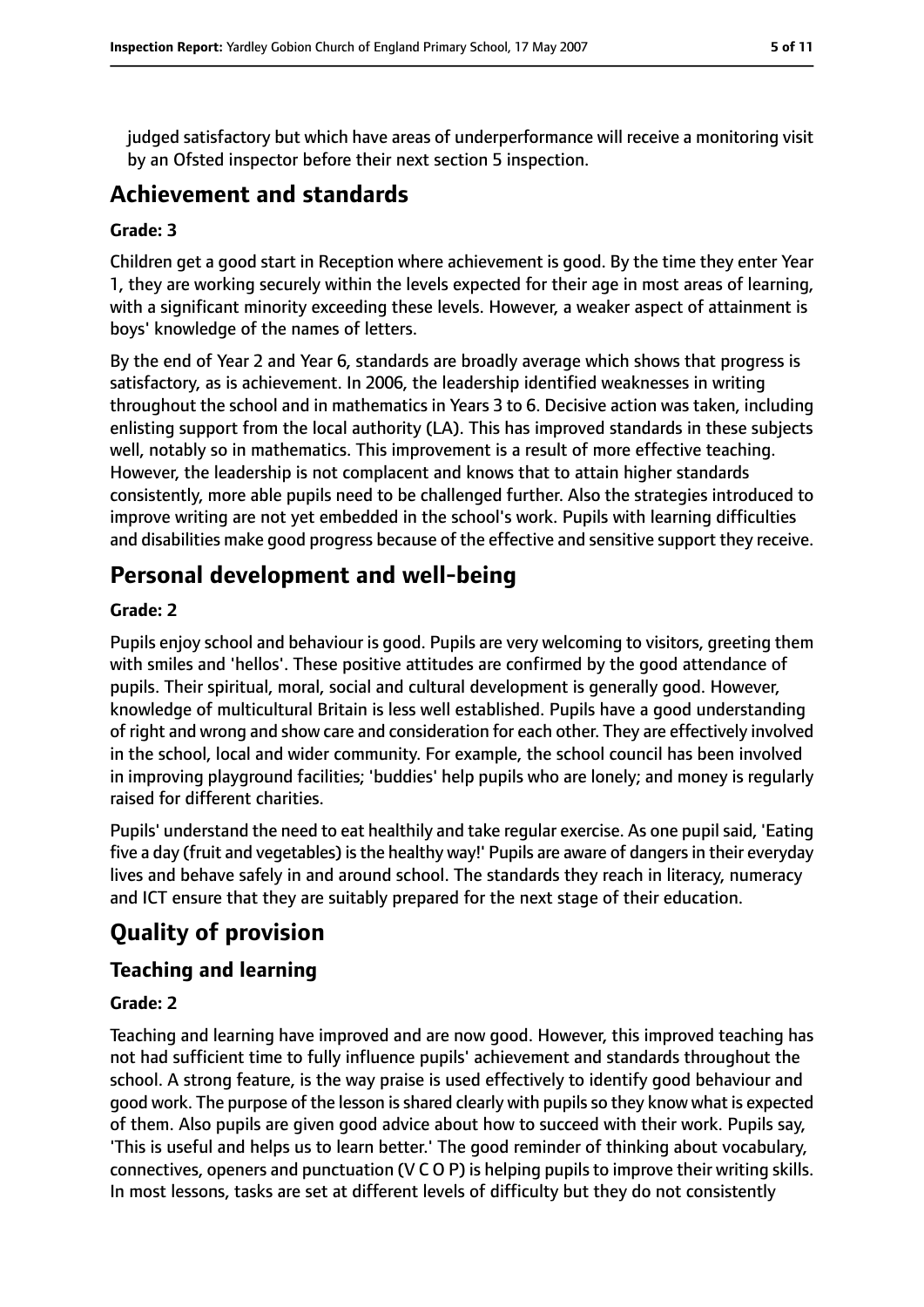challenge the more able pupils. In the Reception, carefully structured and interesting activities are provided. Progress, however, is relatively slower in relation to language and literacy skills because children's knowledge of letter names, is not developed quickly enough.

## **Curriculum and other activities**

#### **Grade: 2**

Although the curriculum is adapted well to the interests of pupils, work remains to be done to fully meet the needs of more able pupils. There is a good emphasis on literacy and numeracy and also on the use of ICT to support learning. Learning is made more interesting by good links between subjects, often through the use of theme days such as a 'healthy living day' and a 'Viking day'. In Reception, there is a good balance between teacher-led activities and those which children choose for themselves. A good programme to promote pupils' personal development is in place, which has enabled the school to gain the national bronze Healthy School Award. Consequently, pupils show a good understanding of how to live a healthy lifestyle.

Curriculum enrichment is good and is extended through a range of additional activities, such as French, sport, music and computer clubs. Many visitors and visits, including a residential for older pupils, contribute effectively to pupils' learning, personal development and their enjoyment of school.

## **Care, guidance and support**

#### **Grade: 2**

The school provides a safe and protective environment for pupils to succeed. Safeguarding procedures and risk assessments are securely in place. Parents are confident that their children are safe and well cared for. Pupils say that they feel able to talk to staff if they have a problem and confirm that the rare incidences of unkindness are dealt with quickly. Older pupils support vulnerable ones as'playtime buddies' and the 'Buddy Bench' issomething that pupils appreciate.

The small size of the school means that staff know pupils very well. Despite the unwieldy tracking system, teachers use assessment information effectively to provide targeted support when and where it is needed. Pupils comment, 'We get regular tips about how to improve our work.' In this way, pupils are made aware of the level they are working at, their targets and how to improve. Support provided for pupils with learning difficulties and disabilities is good.

## **Leadership and management**

#### **Grade: 2**

The headteacher, supported by key subject leaders, is driving forward improvement effectively. The success with which the school tackled the identified weaknesses in teaching and learning illustrates this well. However, there is no complacency and the leadership is constantly looking for ways to improve pupils' learning. Recognising that there are weaknesses in the progress of more able pupils, support has been given. However, there has not been enough time for this to fully influence standards. Governors fulfil their role well. Although supportive, they are prepared to ask challenging questions about aspects of the school which need improving.

Monitoring and evaluation are thorough and rigorous. Regular checking of teaching and learning takes place but the paper system for tracking pupils' progress is unwieldy. The new computerised system is not fully in place, and there are gaps in the information it provides about pupils'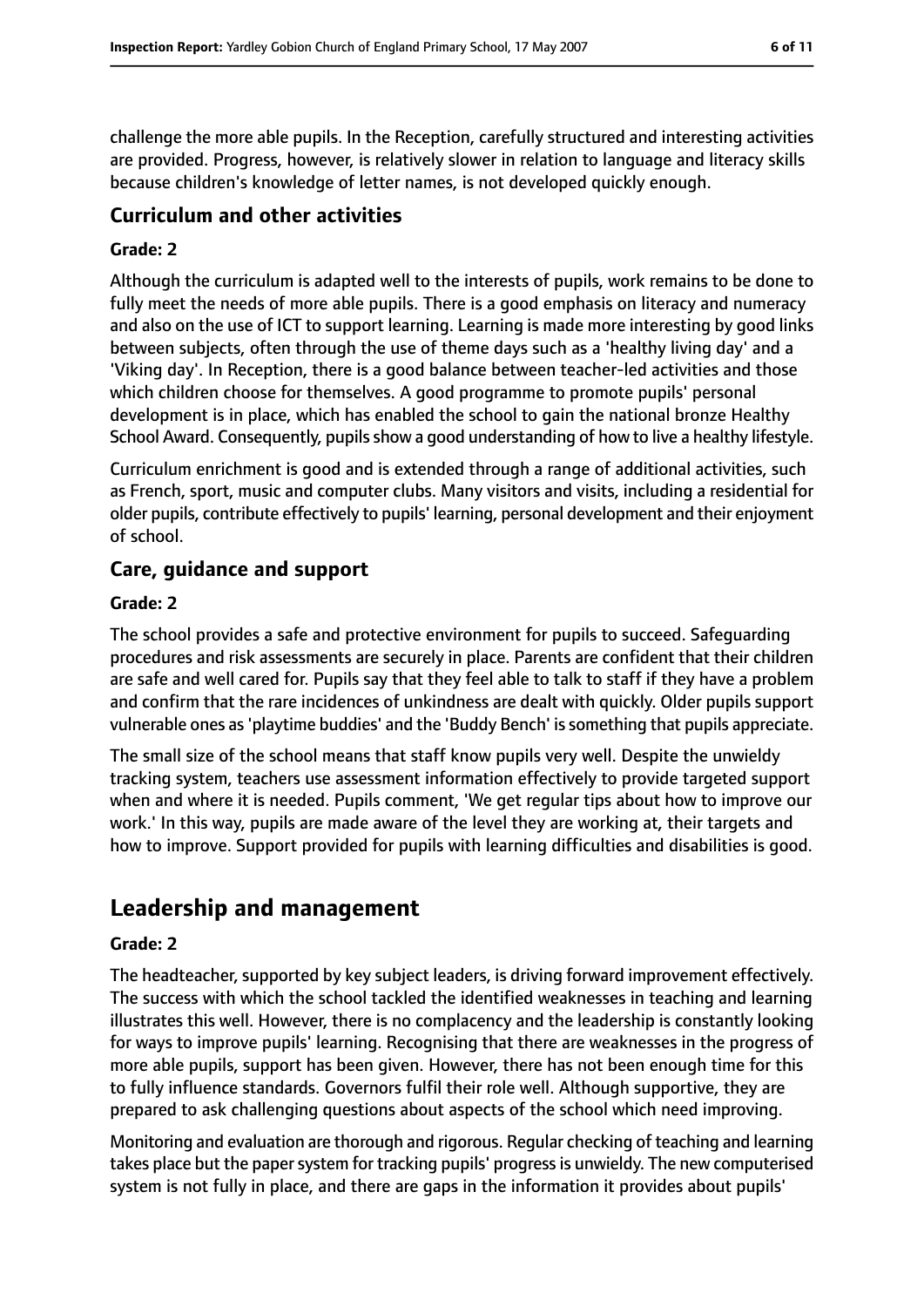progress. This means the leadership is unable to identify efficiently if pupils' progress is as good as it should be.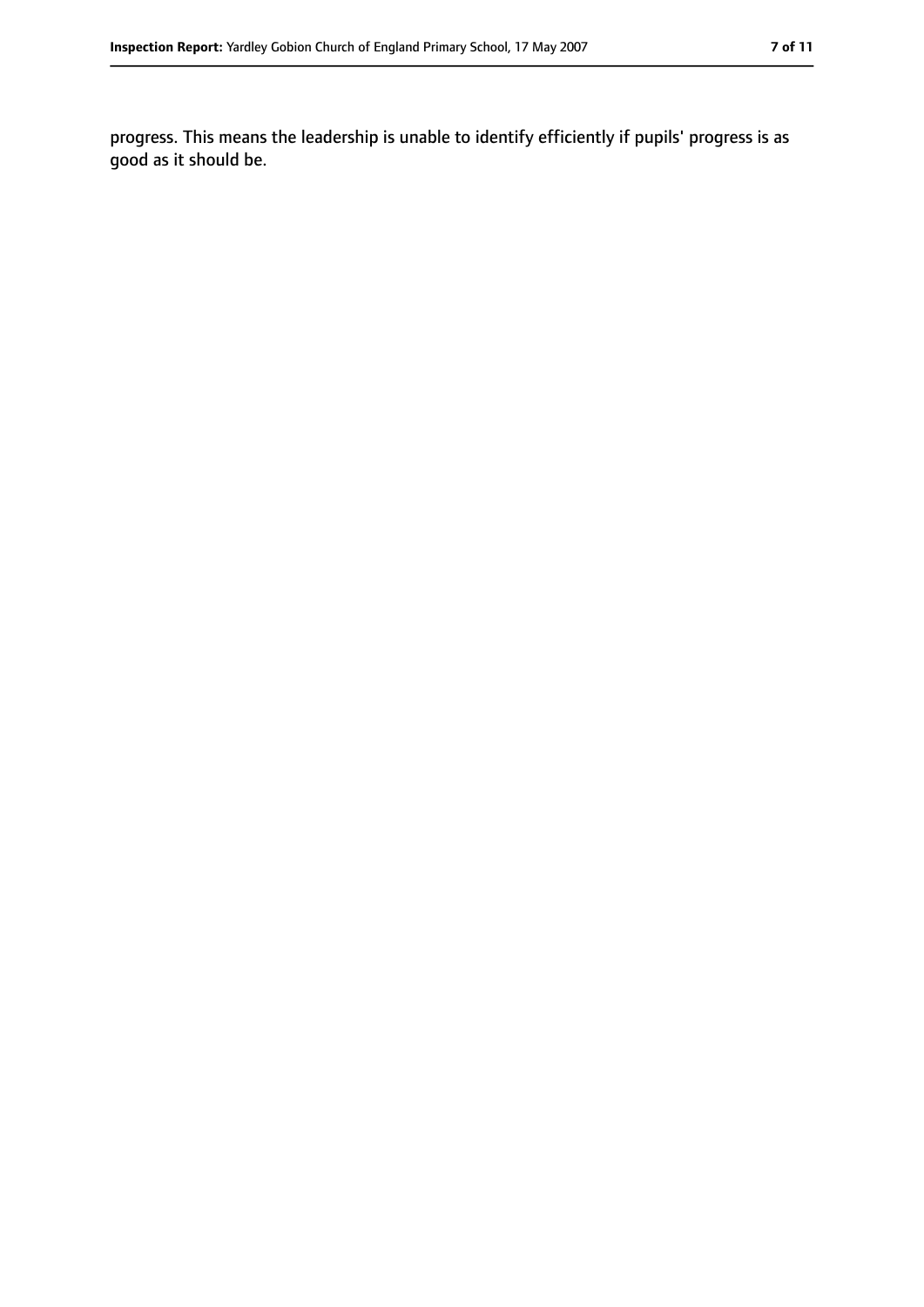**Any complaints about the inspection or the report should be made following the procedures set out in the guidance 'Complaints about school inspection', which is available from Ofsted's website: www.ofsted.gov.uk.**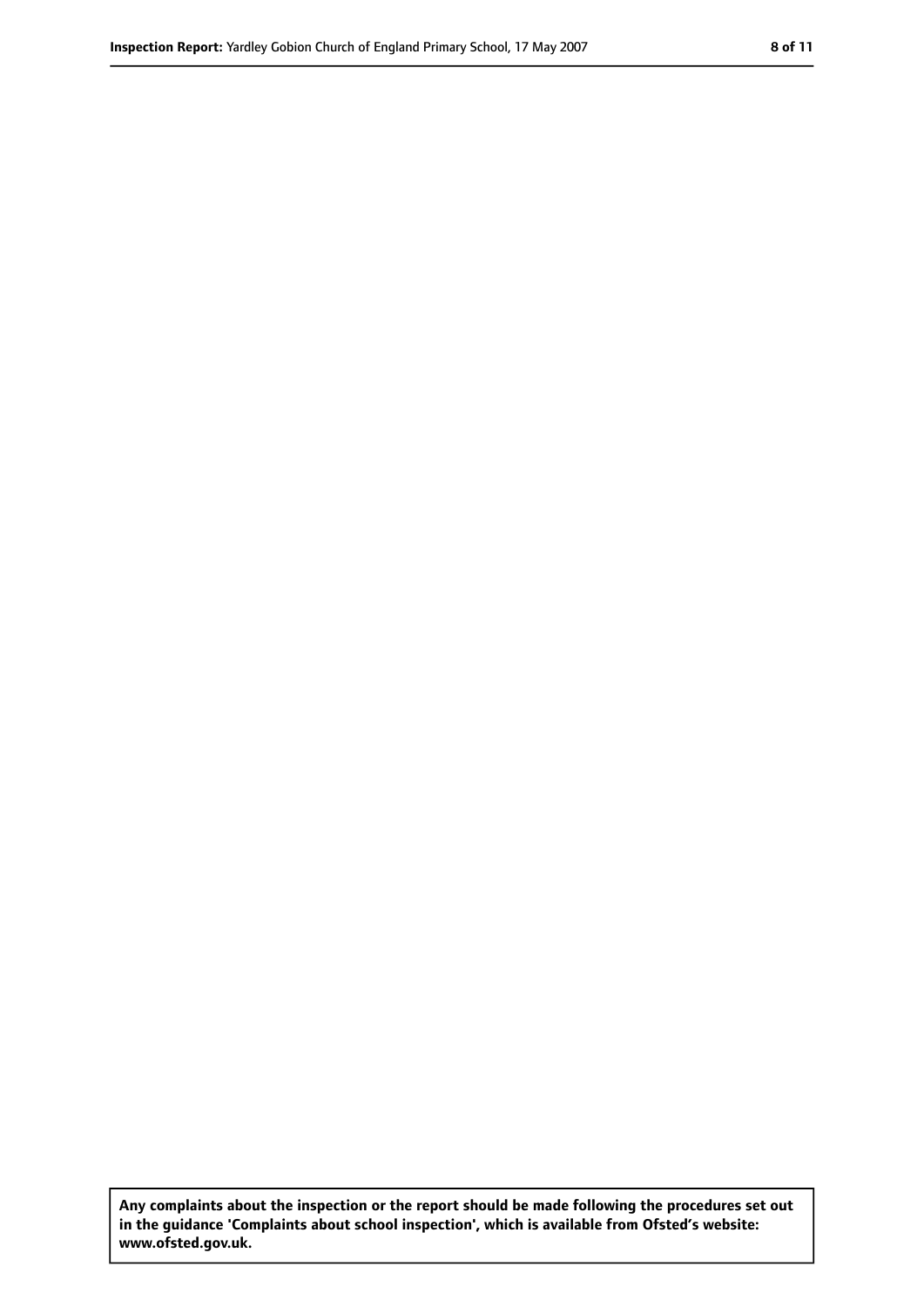# **Inspection judgements**

| Key to judgements: grade 1 is outstanding, grade 2 good, grade 3 satisfactory, and grade 4 | School         |
|--------------------------------------------------------------------------------------------|----------------|
| inadeauate                                                                                 | <b>Overall</b> |

## **Overall effectiveness**

| How effective, efficient and inclusive is the provision of education, integrated<br>care and any extended services in meeting the needs of learners? |     |
|------------------------------------------------------------------------------------------------------------------------------------------------------|-----|
| How well does the school work in partnership with others to promote learners'<br>well-being?                                                         |     |
| The quality and standards in the Foundation Stage                                                                                                    |     |
| The effectiveness of the school's self-evaluation                                                                                                    |     |
| The capacity to make any necessary improvements                                                                                                      |     |
| Effective steps have been taken to promote improvement since the last<br>inspection                                                                  | Yes |

## **Achievement and standards**

| How well do learners achieve?                                                                               |  |
|-------------------------------------------------------------------------------------------------------------|--|
| The standards <sup>1</sup> reached by learners                                                              |  |
| How well learners make progress, taking account of any significant variations between<br>groups of learners |  |
| How well learners with learning difficulties and disabilities make progress                                 |  |

### **Personal development and well-being**

| How good is the overall personal development and well-being of the<br>learners?                                  |  |
|------------------------------------------------------------------------------------------------------------------|--|
| The extent of learners' spiritual, moral, social and cultural development                                        |  |
| The behaviour of learners                                                                                        |  |
| The attendance of learners                                                                                       |  |
| How well learners enjoy their education                                                                          |  |
| The extent to which learners adopt safe practices                                                                |  |
| The extent to which learners adopt healthy lifestyles                                                            |  |
| The extent to which learners make a positive contribution to the community                                       |  |
| How well learners develop workplace and other skills that will contribute to<br>their future economic well-being |  |

## **The quality of provision**

| How effective are teaching and learning in meeting the full range of the<br>learners' needs?          |  |
|-------------------------------------------------------------------------------------------------------|--|
| How well do the curriculum and other activities meet the range of needs<br>and interests of learners? |  |
| How well are learners cared for, guided and supported?                                                |  |

#### **Annex A**

 $^1$  Grade 1 - Exceptionally and consistently high; Grade 2 - Generally above average with none significantly below average; Grade 3 - Broadly average to below average; Grade 4 - Exceptionally low.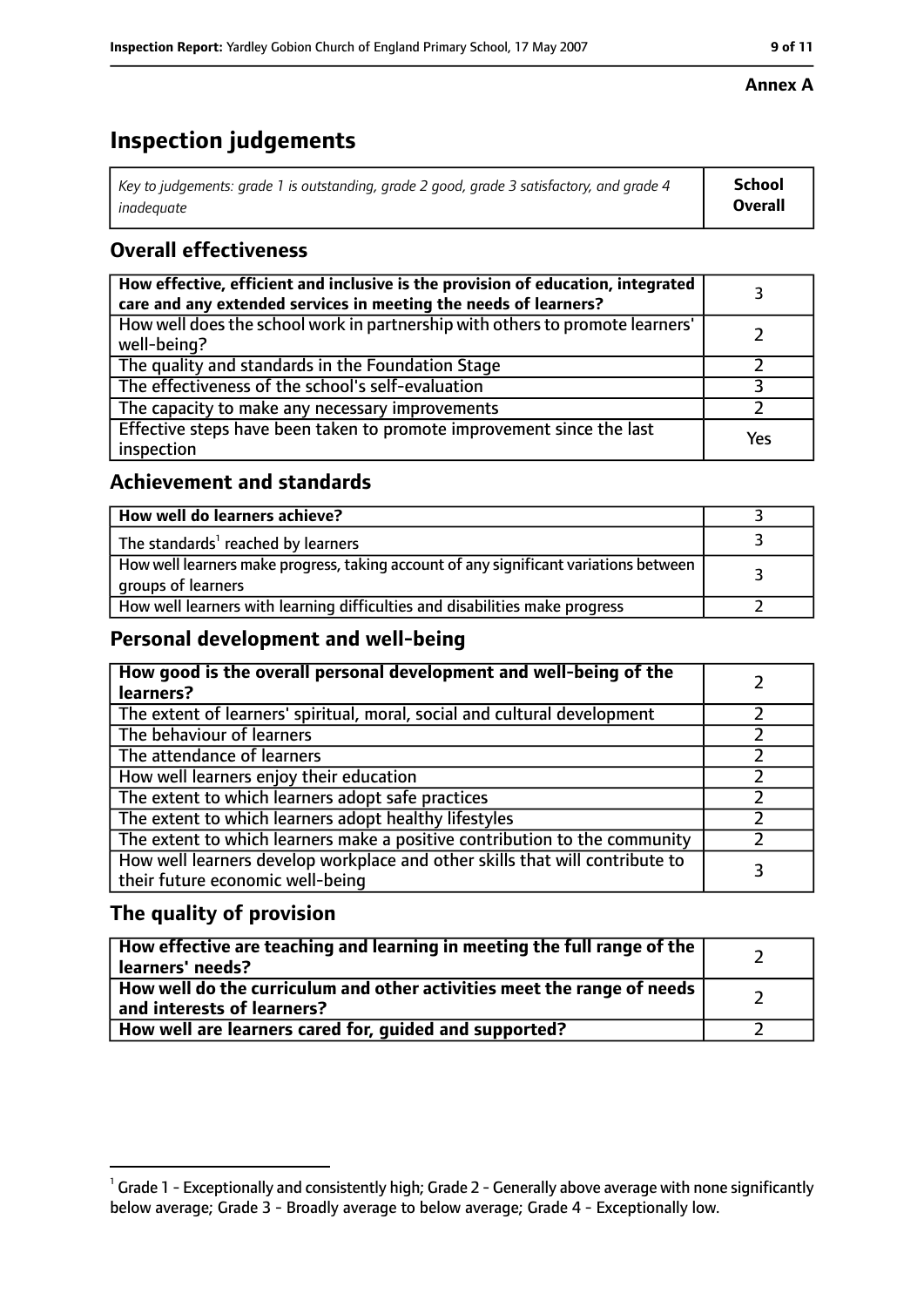#### **Annex A**

# **Leadership and management**

| How effective are leadership and management in raising achievement<br>and supporting all learners?                                              |               |
|-------------------------------------------------------------------------------------------------------------------------------------------------|---------------|
| How effectively leaders and managers at all levels set clear direction leading<br>to improvement and promote high quality of care and education |               |
| How effectively performance is monitored, evaluated and improved to meet<br>challenging targets                                                 |               |
| How well equality of opportunity is promoted and discrimination tackled so<br>that all learners achieve as well as they can                     | 3             |
| How effectively and efficiently resources, including staff, are deployed to<br>achieve value for money                                          | 7             |
| The extent to which governors and other supervisory boards discharge their<br>responsibilities                                                  | $\mathcal{L}$ |
| Do procedures for safequarding learners meet current government<br>requirements?                                                                | Yes           |
| Does this school require special measures?                                                                                                      | No            |
| Does this school require a notice to improve?                                                                                                   | No            |